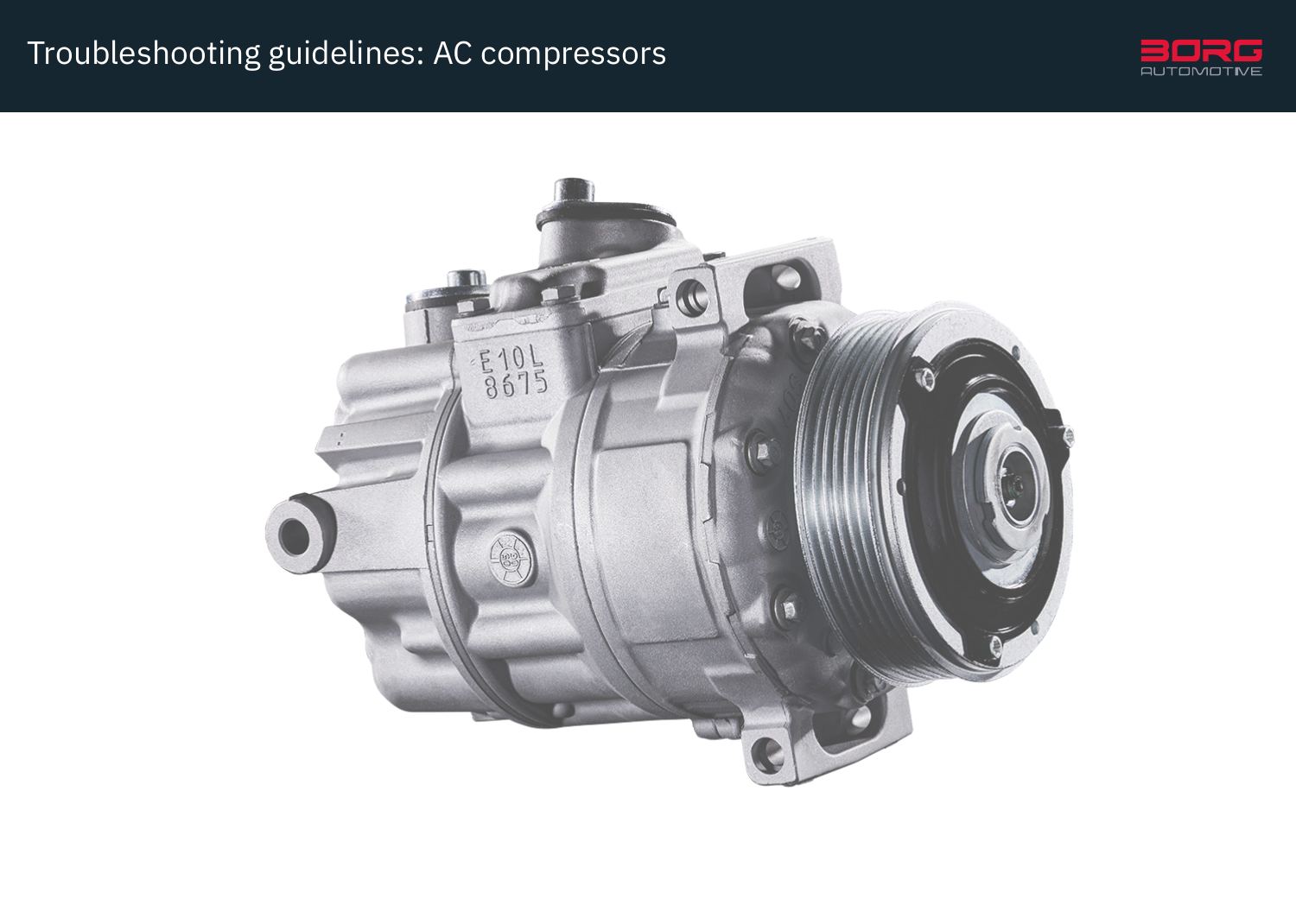## Troubleshooting guidelines: AC compressors - INSTALLATION STEPS



| $\mathbf 1$    | <b>Determine the cause of</b><br>the breakdown               | Before installing a new compressor – please determine what has caused the old compressor to break down – fitting a<br>new compressor will not improve the rest of the system, and defects that are not repaired might also damage the new<br>compressor.                                                                                                                                                              |
|----------------|--------------------------------------------------------------|-----------------------------------------------------------------------------------------------------------------------------------------------------------------------------------------------------------------------------------------------------------------------------------------------------------------------------------------------------------------------------------------------------------------------|
| $\overline{2}$ | <b>Compare the old and</b><br>new compressor                 | Check that the compressor is equivalent to the one from the vehicle - same pulley size, offset, same fixation<br>measurement, plugs, same oil type, same gas etc.                                                                                                                                                                                                                                                     |
| 3              | <b>Flushing is necessary</b>                                 | In general it is recommended to flush the AC system, when replacing the compressor. Remember, most<br>modern condensers cannot be flushed, so if the oil is contaminated, you will need to fit a new condenser. If anti<br>leak additives, or excessive amounts of UV dye has been added to the system, you will need to flush the system<br>completely, as this will deteriorate the lubrication of the compressor.  |
| 4              | If no flushing, adjust oil level                             | If the oil from the old compressor is not contaminated or miscoloured, and you do not flush the system, you will have<br>to adjust the oil level in the new compressor to the same level, as is in the old compressor, as the remaining part of<br>the oil is still flowing in the rest of the system.                                                                                                                |
| 5              | If flushing, adjust the oil<br>level according to OE         | If you flush, you must remember that some of our compressors are used on many different cars, so you will need to<br>adjust the oil level to the recommendation of the manufacturer - please refer our oil filling data on the label of the<br>compressor to the OE recommendation of the vehicle, and drain or top up if needed.                                                                                     |
| 6              | <b>Change Filter drier /</b><br>accumulator, expansion valve | Remember to change the filter drier/accumulator, orifice tube and expansion valve, and apply vacuum for a<br>minimum of 45 minutes after installation.                                                                                                                                                                                                                                                                |
| 7              | <b>Check gas type</b>                                        | Check that the gas type mentioned on the label of the new compressor is the same as used in the vehicle – R1234YF gas is<br>not compatible with oil for R134A, and can cause breakdown of the system.                                                                                                                                                                                                                 |
| 8              | Fill with correct amount of<br>gas                           | Rotate the hub of the compressor by hand 10 turns before starting up the vehicle, fit belt and fill up the system with the<br>exact amount of gas, that is specified by the manufacturer, adding extra gas, or filling it with too little gas can ruin the new<br>compressor.                                                                                                                                         |
| $\mathbf Q$    | <b>Control the pressure after</b><br>fitting at idle         | When starting up the vehicle, leave it to idle, and turn on the AC at minimum temperature, to allow the oil to return<br>to the compressor. Please observe the pressure on both high and low side to ensure, that the system is working<br>properly, and that there are no clogging or dents in the tubes, causing too high pressure. If the pressure is too high,<br>turn off the AC immediately and find the cause. |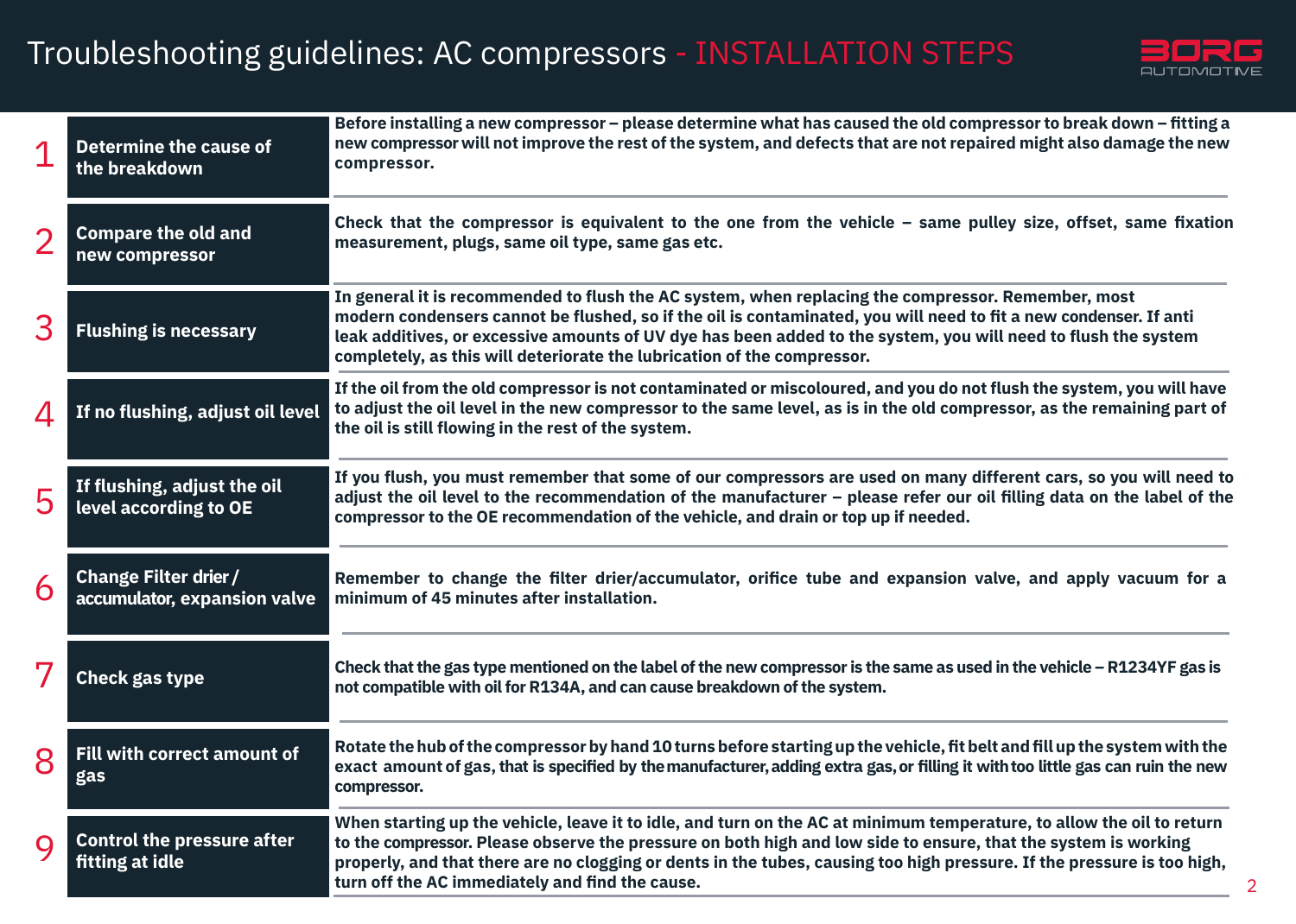## Troubleshooting guidelines: AC compressors - POSSIBLE ERRORS



| Problem                         | Cause                                                                                                     | How to identify                                                                                                                                                                                                                                                                                                   | Why the problem occurs Solution                                                                       |                                                                                     | <b>Preventive actions</b>                                                                   |
|---------------------------------|-----------------------------------------------------------------------------------------------------------|-------------------------------------------------------------------------------------------------------------------------------------------------------------------------------------------------------------------------------------------------------------------------------------------------------------------|-------------------------------------------------------------------------------------------------------|-------------------------------------------------------------------------------------|---------------------------------------------------------------------------------------------|
| Noise from compressor.          | Liquid lock - liquid gas<br>returned to the<br>compressor due to<br>inadequate evaporation.               | "Ringing" sound from<br>compressor, too high<br>temperature after<br>evaporator.                                                                                                                                                                                                                                  | Expansion valve not<br>working, too much<br>gas/oil charged to the<br>system.                         | Check gas charge, if<br>needed reduce, replace<br>expansion valve, filter<br>dryer. | Always ensure correct<br>filling, and that<br>expansion valve is OK.                        |
| Noise from compressor<br>/belt. | Belt tensioner not<br>working properly/<br>crankshaft damper<br>worn out/ dual mass<br>flywheel worn out. | Check alignment of all<br>pulleys/idlers/tensioners.<br>Check if crankshaft<br>pulley/damper is too<br>"soft/loose"<br>If dual mass flywheel<br>is damaged, there can<br>be noise/vibration,<br>causing the belt to slip.<br>Also check the offset<br>of the new compressor<br>pulley is identical to<br>the old. | Wear/wrong compressor<br>installed.                                                                   | Replace defective<br>parts in the belt drive/<br>driveline.                         | Always check individual<br>components in the belt<br>drive, when replacing a<br>compressor. |
| No cooling effect.              | Air mixing flaps in car<br>do not work properly.                                                          | Check LP pressure.                                                                                                                                                                                                                                                                                                | Aircon system works<br>properly but cold air<br>is not transferred by<br>flaps to passenger<br>cabin. | Repair flaps or flaps<br>actuator.                                                  | 3                                                                                           |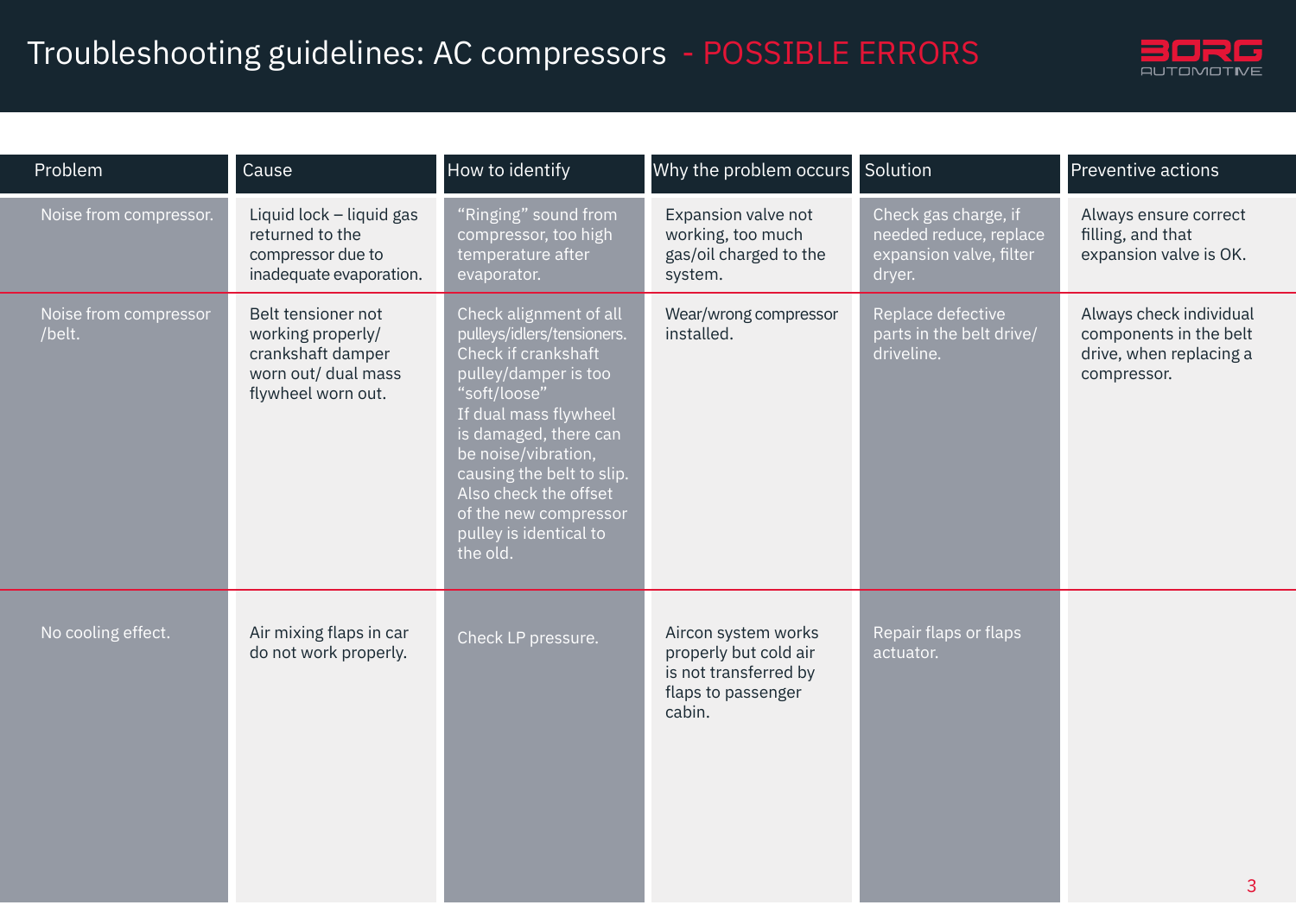# Troubleshooting guidelines: AC compressors - POSSIBLE ERRORS



| Problem                                                               | Cause                                                           | How to identify                                                                        | Why the problem occurs Solution                                                                                        |                                                                                                                                                                                                                                              | Preventive actions                                                                                                                                        |
|-----------------------------------------------------------------------|-----------------------------------------------------------------|----------------------------------------------------------------------------------------|------------------------------------------------------------------------------------------------------------------------|----------------------------------------------------------------------------------------------------------------------------------------------------------------------------------------------------------------------------------------------|-----------------------------------------------------------------------------------------------------------------------------------------------------------|
| Compressor with electro<br>control valve does not<br>create pressure. | No PWM signal present<br>at the plug of the valve.              | Use appropriate<br>Multimeter/scope to<br>check if PWM signal is<br>present.           | Usually a sensor<br>somewhere else is<br>defect, causing the<br>system not to send<br>PWM signal to the<br>compressor. | Check temperature<br>sensors, pressure<br>sensor's fans, and other<br>important components,<br>that could shut down<br>the system, and erase<br>possible error codes<br>from the system.                                                     | Check signal before<br>changing the<br>compressor.                                                                                                        |
| Compressor with<br>electrical clutch does<br>not create pressure.     | Clutch not engaged.                                             | Pulley rotating, but<br>hub standing still.                                            | Poor connection or<br>damaged wiring to the<br>compressor/error code<br>possibly not erased.                           | Measure voltage &<br>check where the wiring<br>is disconnected, plugs,<br>etc. Erase errors from<br>the system if it is a<br>vehicle that stores<br>errors.                                                                                  | Check voltage at the<br>plug before fitting a<br>new compressor.                                                                                          |
| System leaking.                                                       | O-rings dry/condenser<br>corroded or damaged,<br>hoses damaged. | Too little gas. When<br>emptying, oil from<br>compressor is black<br>from overheating. | Damaged components,<br>or system not operated<br>to allow oil to hydrate<br>the seals.                                 | Check with UV dye or<br>with appropriate tracing<br>gas, where the leak is,<br>change O-rings, and<br>leaking parts.<br>If oil is black, flush the<br>system, apply vacuum,<br>and fill with proper<br>amount of gas/oil for<br>the vehicle. | Operate AC system<br>regularly to secure<br>lubrication. At service<br>check condition of<br>condenser, tubes/<br>hoses to ensure they<br>are tight.<br>4 |